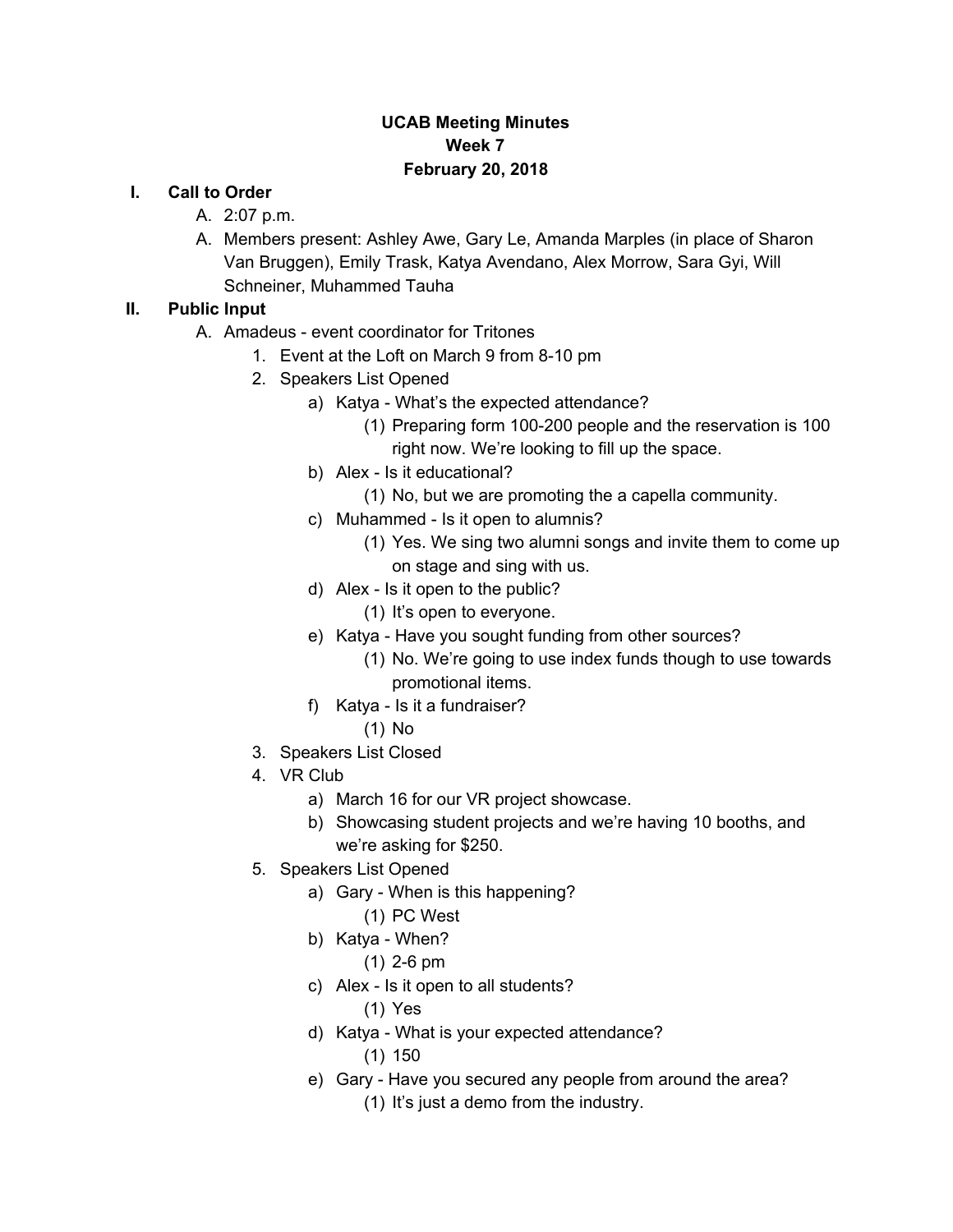f) Alex - Are alumni invited to attend?

(1) It's open to alumni.

- g) Gary Do you have any funding from other sources? (1) No
- h) Amanda What is the objective of the event?
	- (1) To showcase student projects.
- i) Muhammed Is the event a fundraiser?
	- (1) No
- 6. Speakers List Closed
- B. Representative of Fairplay Theatre Company
	- 1. March 1, 2, and 3rd and for our tech rehearsal on the 1st and performances on the 2nd and 3rd.
	- 2. It's at PC Theatre and anticipated anywhere from 100-200 people and it's open to the public. We didn't receive any other funding, but we are doing fundraising before.
	- 3. Speakers List Opened
		- a) Alex Is it free?
			- (1) Yes
		- b) Katya What are the hours?
			- (1) 7-10 pm on Friday and Saturday
		- c) Alex Is it educational?
			- (1) Yes, because we are an education theatre association.
		- d) Muhammed Does it actively promote alumni participation?
			- (1) Yes, because it's open to the public and we're promoting it on our Facebook page.
		- e) Alex Is it open to the SD community?
			- (1) Yes
	- 4. Speakers List Closed

# **III. Approval of Minutes**

- A. Motion:
- B. Second:

# **IV. Special Presentation**

#### **V. Chair Report**

A. Please email me if you can't make it to meeting. We can discuss items but nobody can make a move to do anything. We'll still try to get the tech fee subsidies approved. We met last week for the RFP, and once all the scores are in, then I'll send an email with which vendor is the recommended one to go into the space.

#### **VI. Vice Chair Report**

- A. Student org room inspections will be tomorrow at noon if you're interested in doing that.
- **VII. Director Report**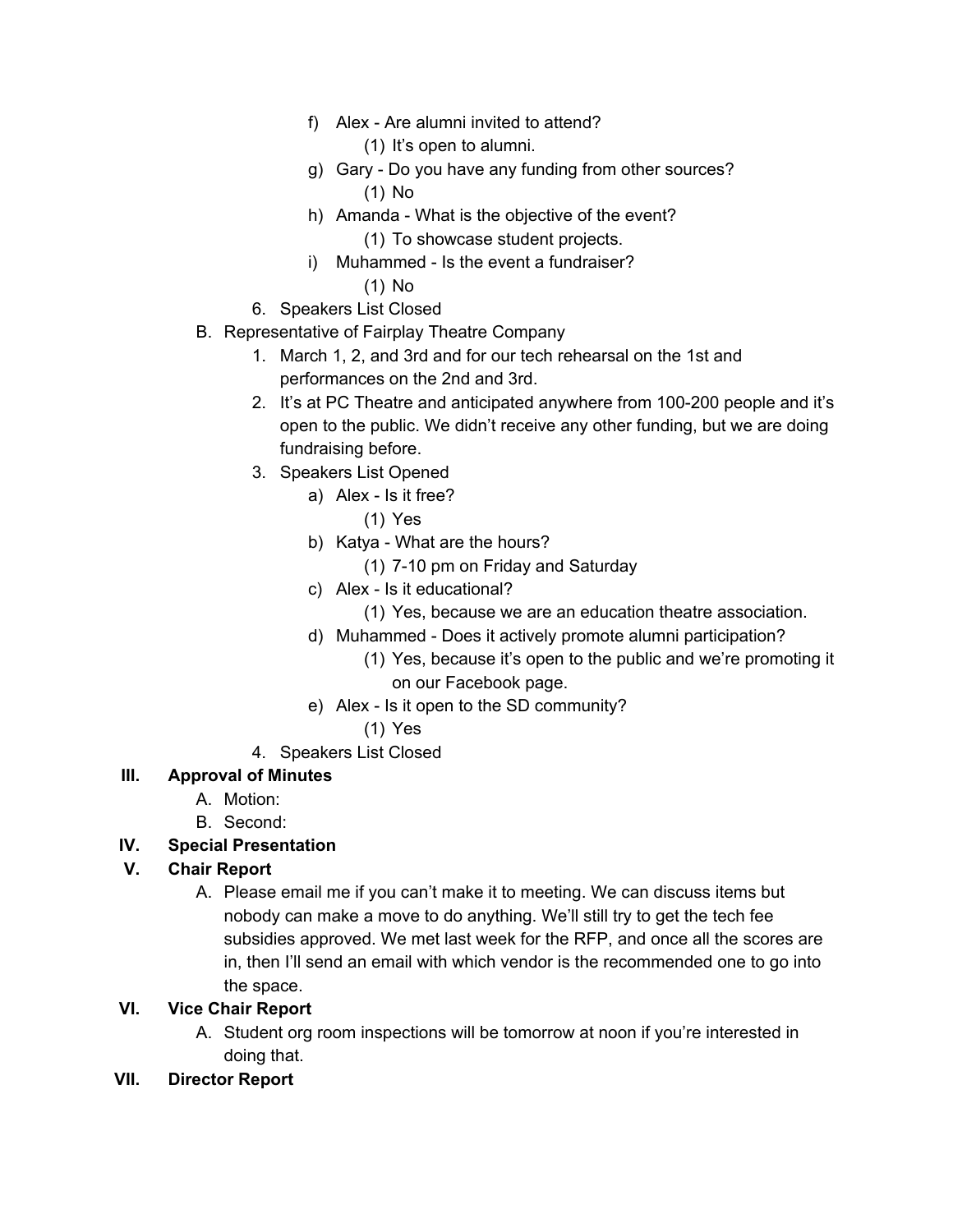A. Tonight is a movie game night at the theatre. Tomorrow we have a black history month movie.

### **VIII. New Business**

### A. Tritones

- 1. Brings people to University Centers for more than 3 hours?
	- a) 6 no
	- b) 1 abstain
- 2. Does it foster connections with SD community?
	- a) 6 yes
	- b) 1 no
	- c) 1 abstain
- 3. They meet 4 criteria.
- B. VR Club
	- 1. Does it foster connections with SD community?
		- a)  $1 yes$
		- b) 5 no
		- c) 2 abstain
	- 2. They meet 5 criteria.
- C. Fairplay Theatre Company
	- 1. They meet 7 criteria.

# **IX. Old Business**

- A. Tech Fee Subsidy Language Criteria
	- 1. This should reflect the values of UCAB.
	- 2. Speakers List Opened
		- a) Alex Someone said that they should get a point if it's earlier in the quarter because the tech staff gets overloaded later in the quarter. If it was an annual event they should get a point. If they promote sustainability they get a point. Personally I liked the last two suggestions.
		- b) Gary I think it would be nice to promote sustainable practices.
		- c) Alex How would we know if they promote sustainable practices? (1) All of the criteria is left up to UCAB's interpretation.
		- d) Gary I do like the sustainable practice, but in practice it's more wishy-washy. However, not everyone needs to get every criteria though.
		- e) Muhammed I think it's good to promote sustainable practices, but it's hard to judge that.
		- f) Gary If it was earlier in the quarter what would that mean? What would be the deadline?
		- g) Katya Probably week 5
		- h) Gary I think the annual event could possibly be useful, but I'm worried about how that plays with newer and older orgs. Most events we see here are not new events anyways.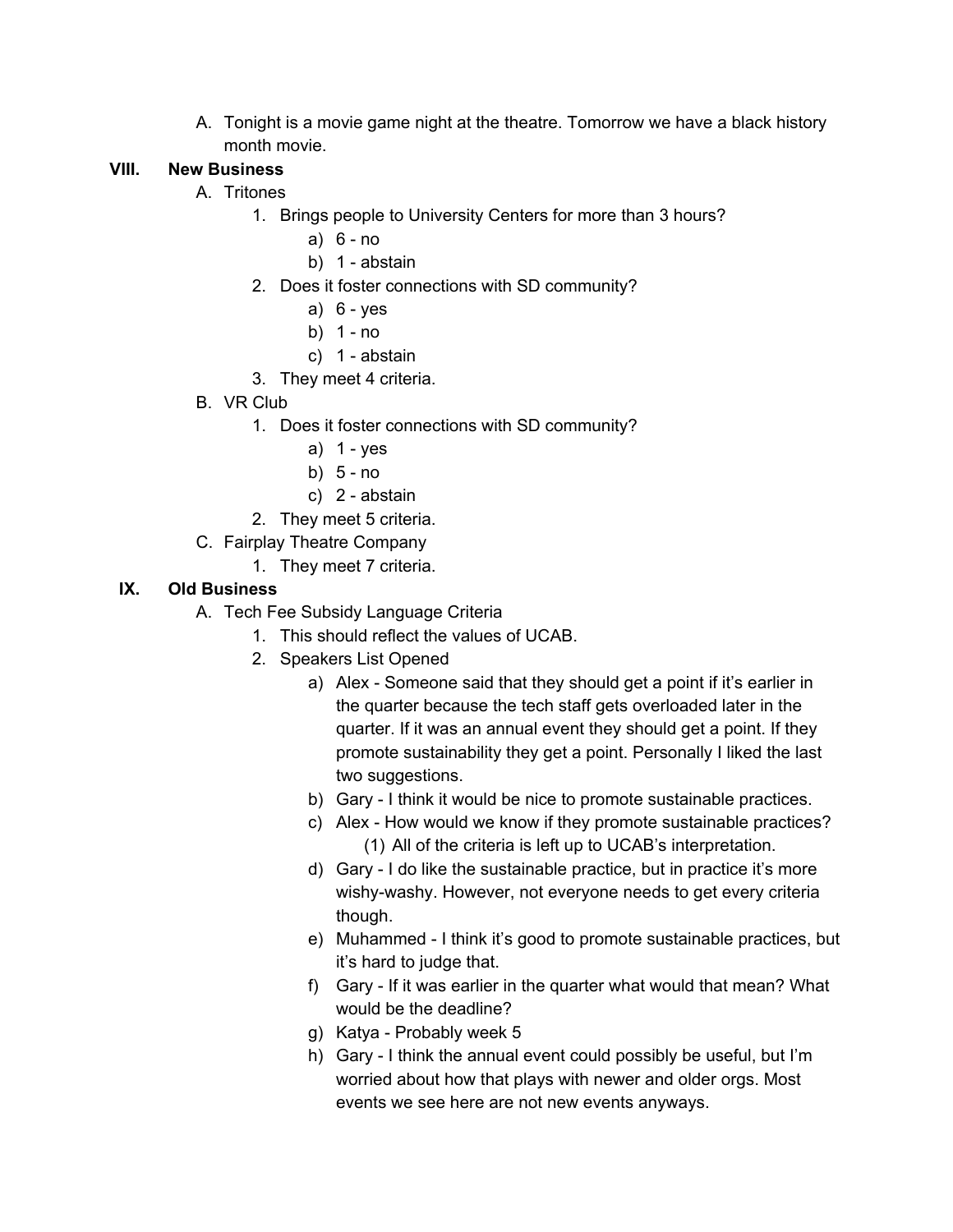- i) Katya I think what we have is good. Some of the other ones are more vague, except for the week 5 one. A lot of the other ones are case by case and are more time consuming.
- j) Gary Can we reword 1 to "promotes professional development".
- 3. Speakers List Closed

### **X. Member Reports**

- A. Alex I asked about the old t-shirt space and someone mentioned expanding the food pantry into that space. Another person said for more lockers. Someone else said Asian Pacific Islander Resource Center into that space. Someone wanted it to be an org space. There was also a question about the Outback Adventure space.
	- 1. UCAB only has to do with the retail space that is currently the arcade. That space is currently empty. The space by sixth college is recreation.
- B. Alex A concerned person begged for a Dance Dance Revolution in the arcade space.

# **XI. Open Forum**

- A. Gary Speaking of the arcade, I haven't seen as many people go there, so I'm a little bit worried that there's not enough draw to the space. I was talking to students, and they suggested having a lounge space or a DDR machine that draws people.
	- 1. Sharon has the usage numbers so we can ask for those. Previously they mentioned having the doors replaced, so she was speculating if that had something to do with the usage being down.
- B. Amanda That was a problem, and we are getting designs for the doors. We're hoping for spring quarter to knock it out of the park. The graphics will help. Triton Gaming asked if they could reserve the space for an open house event for the spring.
- C. Alex If you have DDR then you could have a competition with those games.
- D. Gary Those things are big, and you would need two of them. We have to make sure the electricity is efficient enough for those machines.
- E. Will When will the Triton Pavillion be finished?
	- 1. I think around 2021 or 2022.
- F. Alex I asked about the Price Center birthday idea. People said balloons, DJ, decorating PC, and they want stickers. They also want coupons for PC vendors or maybe a snap filter. Maybe a raffle for gift cards to PC vendors.
- G. Will Are we able to allocate those study rooms on the first floor of PC for a certain amount of time?
	- 1. UCAB can make recommendations.
- H. Muhammed Do you have any idea where we are with the sleeping pods?
	- 1. Several companies have reached out to Sharon, and she's looking at all of them and will bring them back.
	- 2. It's UCAB's decision when these pods get implemented.

#### **XII. Announcements**